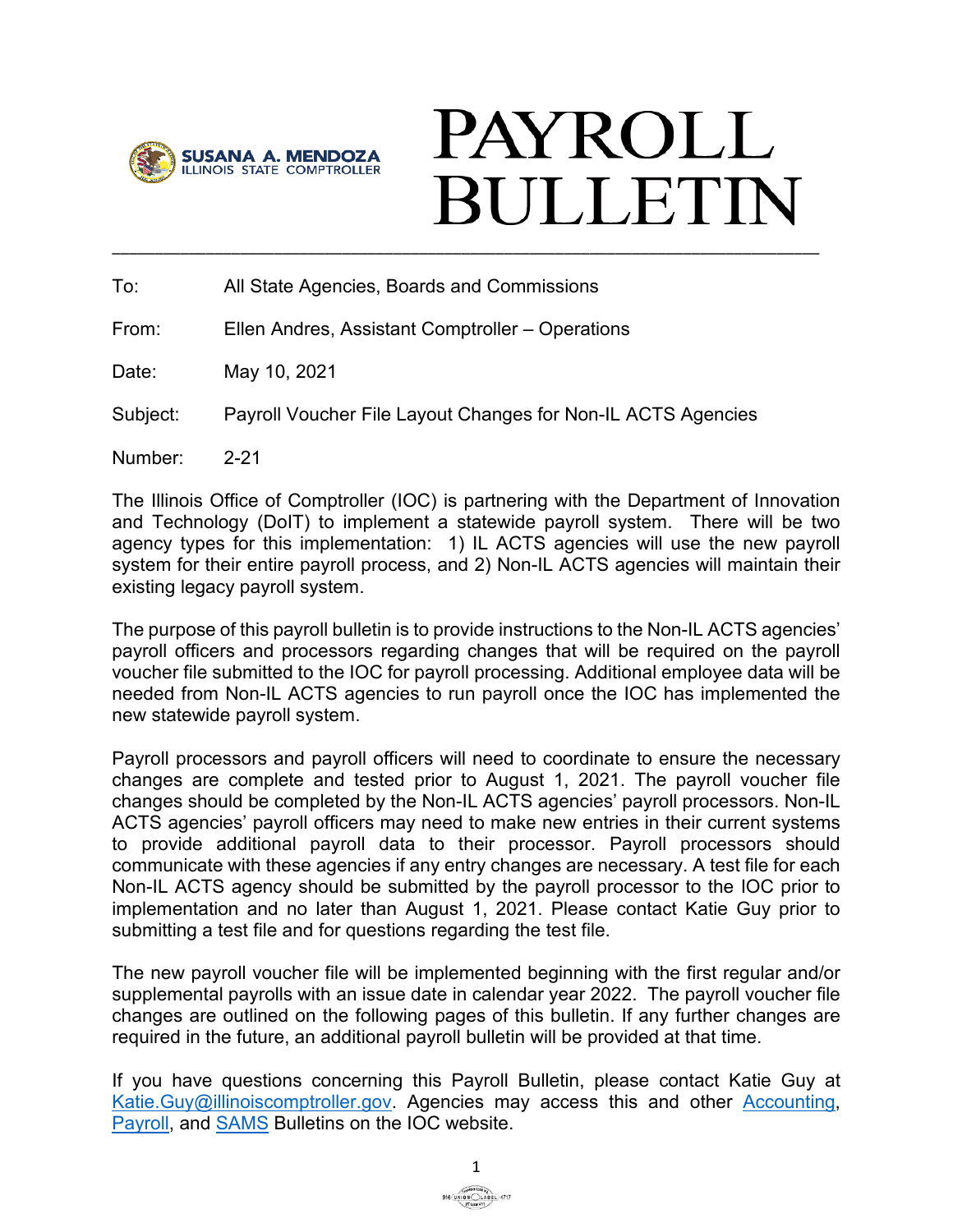#### **Payroll Voucher File Layout Changes August 2021-**

*Existing Fields - These fields are now required to be completed on the payroll voucher file layout.* 

• **Employee Status Code** *Byte Range 111-111. Byte Length 1* Code indicating a change in the status of the employee. Employee Status Codes can be found in Appendix G, Exhibit 23.20.50 of the [SAMS Manual.](https://illinoiscomptroller.gov/agencies/sams/sams-manual/) **Employee Status Code 4 must be used on the first payroll for all new employees.** 

#### • **Employee Status Date** *Byte Range 112-119, Byte Length 8* The date of change in employee status. This date should be entered based on the date of occurrence. If a specific date is not applicable, then the first day of the pay period that the change occurred should be applied. **The Employee Status Date must be provided in conjunction with Employee Status Code 4 on the first payroll for**

- **Pay Period Begin Date** *Byte Range 871-878, Byte Length 8* Date of the first day of the period of time covered for the payment to be made. MMDDCCYY - For example 01012021
- **Pay Period End Date** *Byte Range 879-886, Byte Length 8* Date of the last day of the period of time covered for the payment to be made. MMDDCCYY – For example 01152021

## • **Pay Period Number**

**all new employees.**

## *Byte Range 887-888, Byte Length 2*

A two-digit code indicating which pay period of the year the payment is for. The pay period number is assigned and provided on the annual IOC Pay [Schedules.](https://illinoiscomptroller.gov/agencies/resource-library/pay-schedules/) For example, pay period number 01 is assigned to semi-monthly pay period 12/16/2020 - 12/31/2020 for 2021.

## • **Type Help**

## *Byte Range 889-889, Byte Length 1*

A code indicating the type of payroll being processed. The initial salary payroll processed for a specified pay period should be identified as Regular. Any additional payrolls submitted after processing the initial payroll for that same pay period should be coded as a Supplemental.

Regular – R Supplemental – S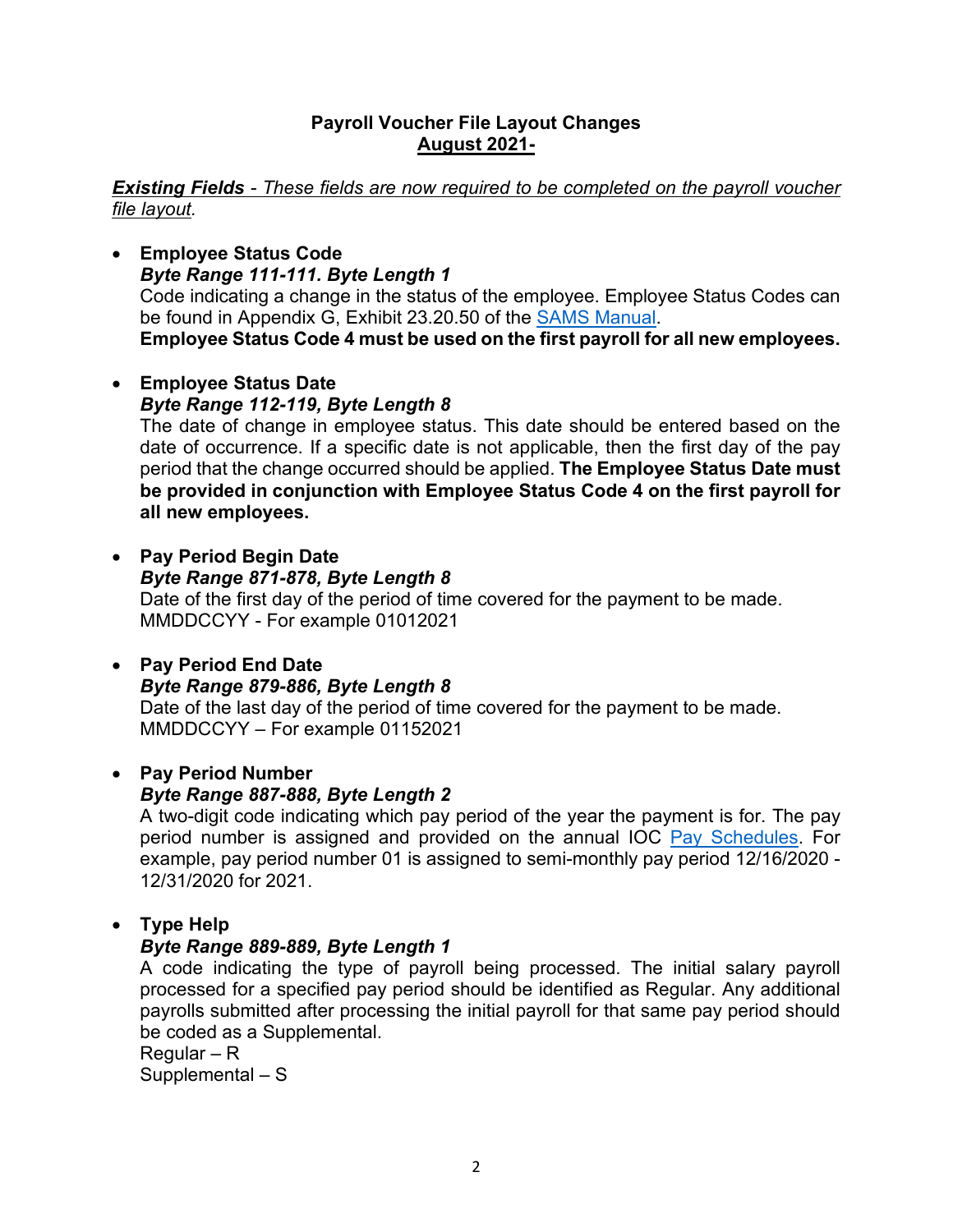• **Pay Frequency** *Byte Range 890-890, Byte Length 1* A number code indicating if the payroll is monthly, semimonthly, or bi-weekly. Monthly -1

Semi-Monthly - 2 Bi-Weekly - 3

*Employee Mailing Address – Employee mailing address information must now be submitted on the payroll voucher file layout using the existing fields below. Punctuation should not be used. Additional information regarding the submission of a different voting address for an employee will be provided at a later date.*

• **Location** *Byte Range 729-750, Byte Length 22* Mailing address location if applicable. For example, 11<sup>th</sup> Floor or Apt 1A.

#### • **Delivery Address**

#### *Byte Range 751-772, Byte Length 22*

Mailing address number and street. Delivery address is required. For example, 123 Park Ave.

- **City** *Byte Range 773-794, Byte Length 22 Mailing address city*
- **State** *Byte Range 795-796, Byte Length 2* Mailing address state
- **Zip Code** *Byte Range 797-801, Byte Length 5* Mailing address zip code
- **Zip Code Extension** *Byte Range 802-805, Byte Length 4 Mailing address zip code 4-digit extension.*
- **Foreign State/Province** *Byte Range 806-828, Byte Length 23* Mailing address foreign state/province. For example, Ontario*.*
- **Foreign Postal Code** *Byte Range 829-843, Byte Length 15* Mailing address foreign postal code. For example, M2N 6L9.
- **Country Code** *Byte Range 844-845, Byte Length 2* Mailing address country code. For example, CA for Canada.